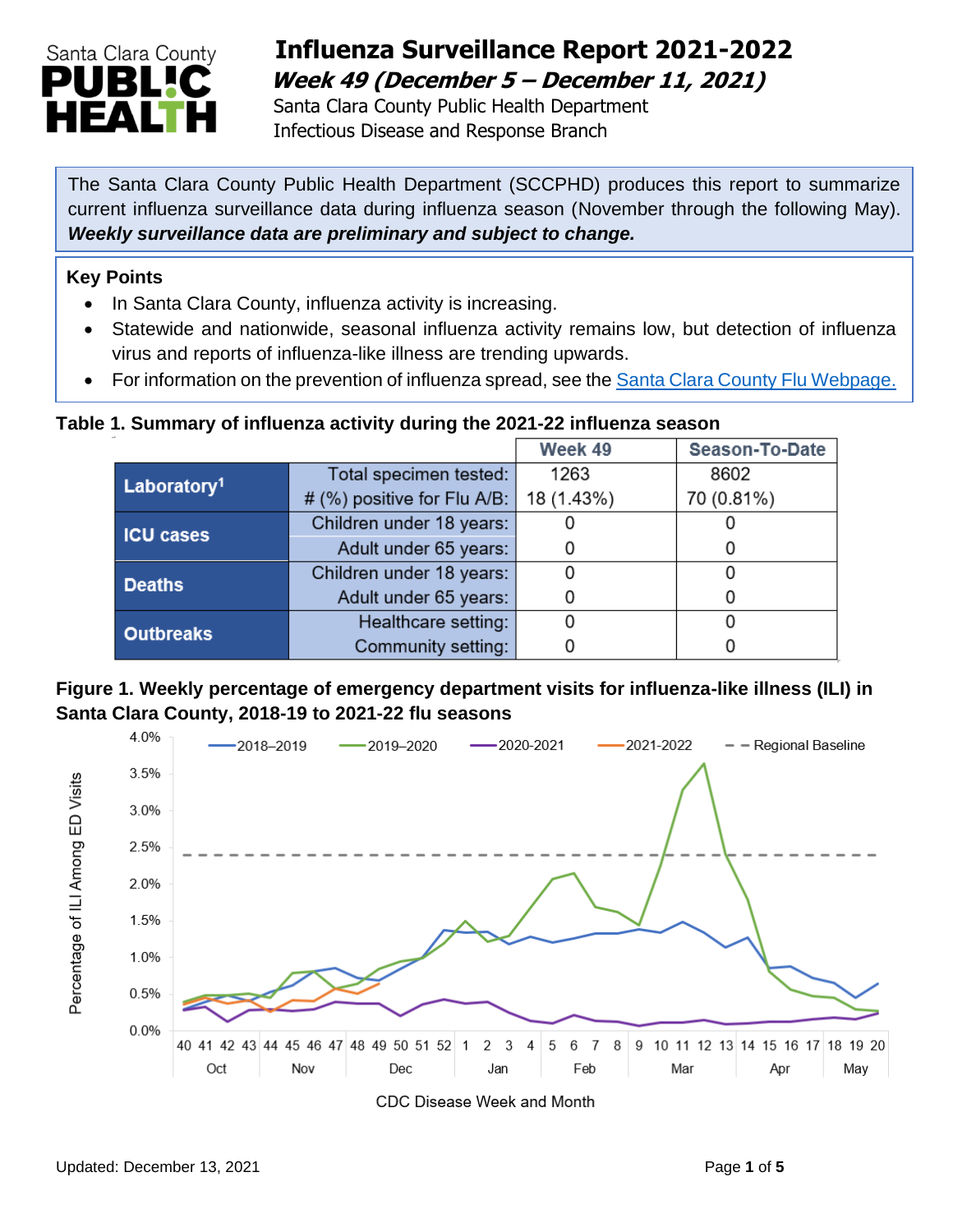

 Santa Clara County Public Health Department Infectious Disease and Response Branch

## **Influenza Virologic Surveillance**





CDC Disease Week and Month

<sup>1</sup> Laboratory sources include PCR, rapid, and point-of-care tests from Santa Clara County Public Health Laboratory, Palo Alto Medical Foundation, and Stanford Health Care. Limitations of Figure 2 data include presence of out-of-jurisdiction cases, inability to subtype influenza by certain laboratories, and potential missed influenza cases tested by alternate laboratories in the county.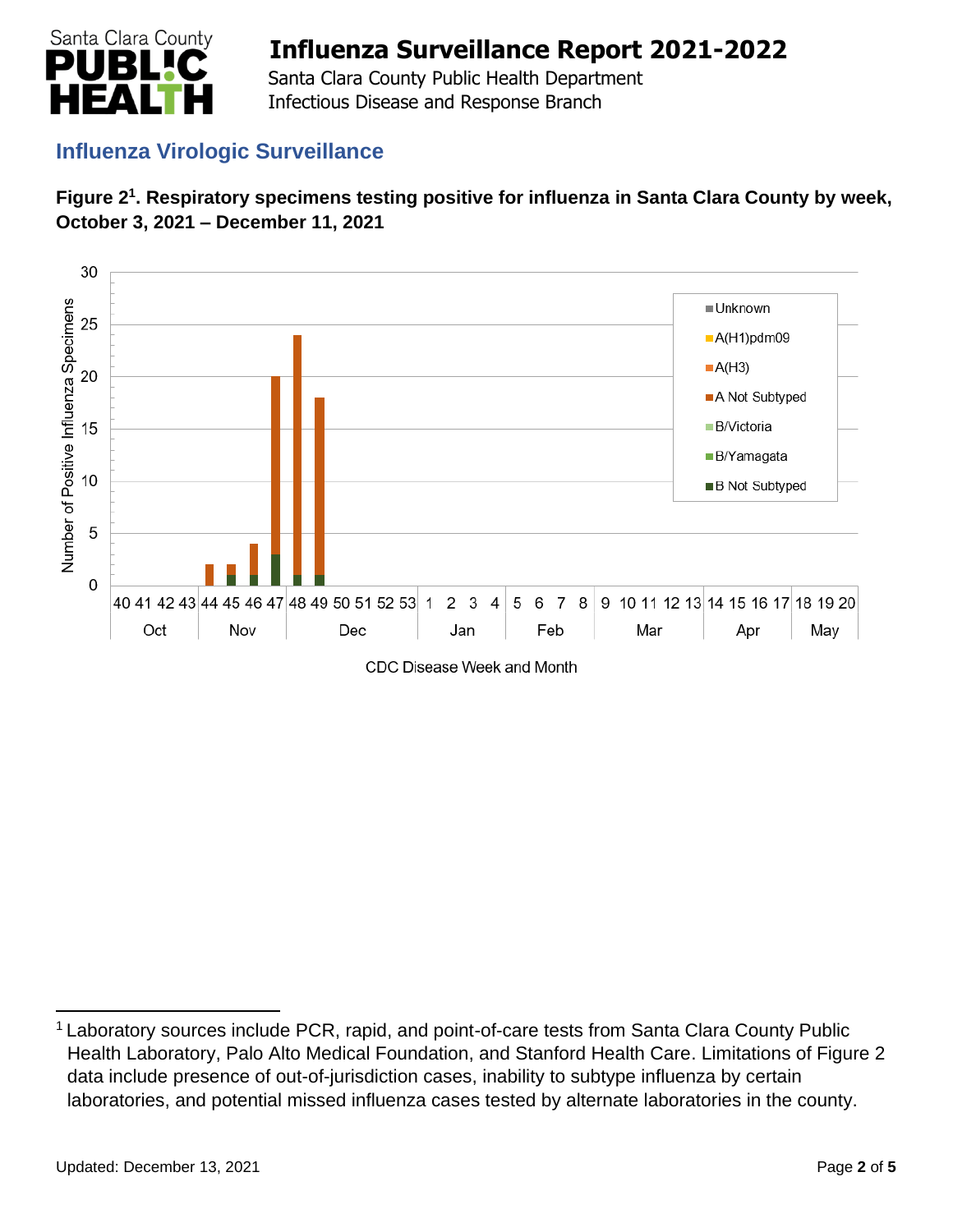

 Santa Clara County Public Health Department Infectious Disease and Response Branch

## **Laboratory-Confirmed Influenza ICU Cases, Deaths, and Outbreaks**

As of December 13, 2021, no laboratory-confirmed influenza cases requiring ICU level care or influenza-associated deaths among persons under 65 years old were reported in Santa Clara County for the current flu season (Figure 3, Figure 4). Cases aged 65 years and older are not reportable. Additionally, no laboratory-confirmed influenza outbreaks have been reported in a healthcare or community setting for the 2021 – 2022 influenza season (Figure 5).

### **Figure 3 3 . Laboratory-confirmed influenza ICU cases and deaths among individuals aged 0-64 years by week of onset in Santa Clara County, October 3, 2021 – December 11, 2021**



CDC Disease Week and Month



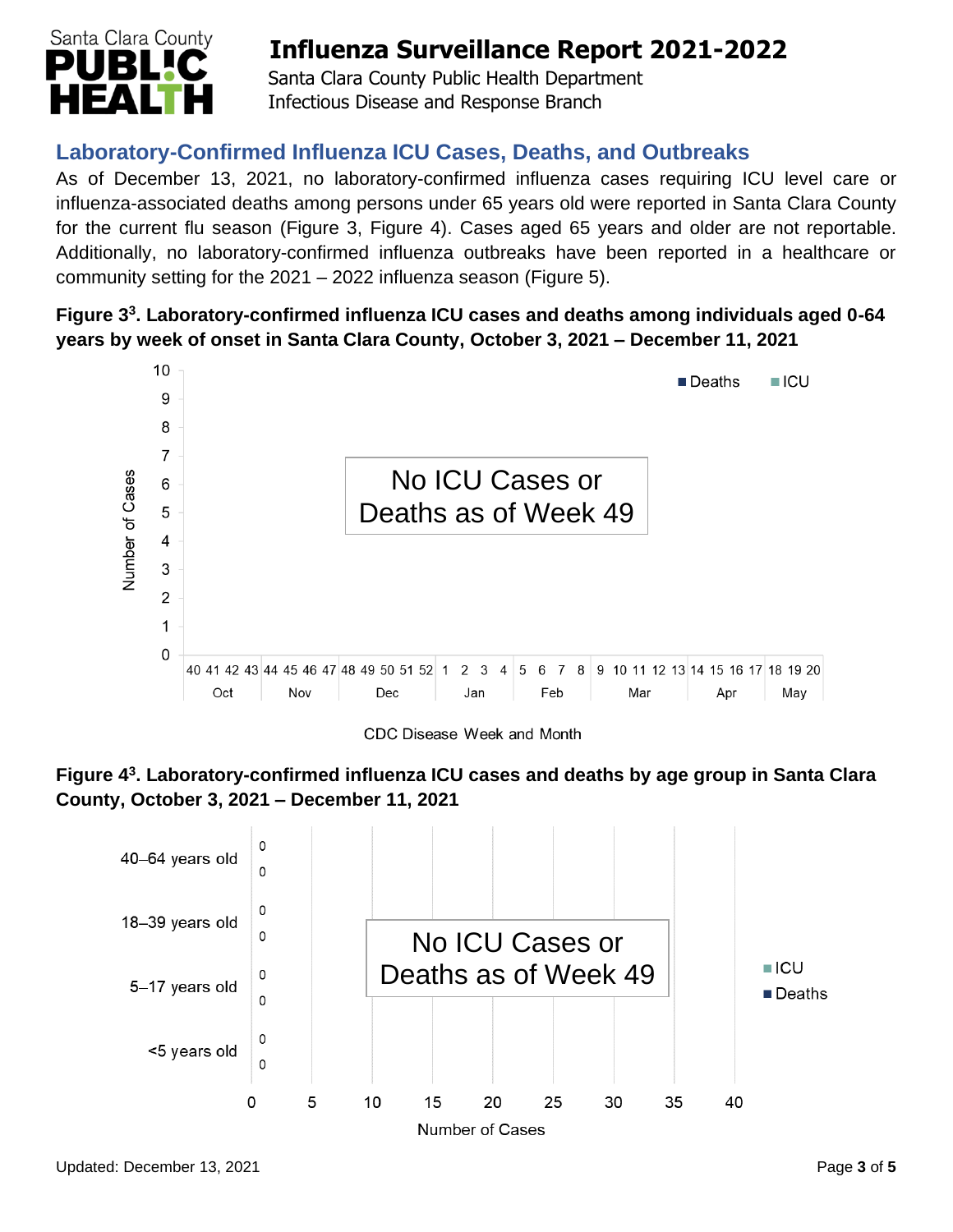

 Santa Clara County Public Health Department Infectious Disease and Response Branch

### **Figure 5 2 . Laboratory-confirmed healthcare and community outbreaks by outbreak onset week in Santa Clara County, October 3, 2021 – December 11, 2021**



### **Statewide and Nationwide Influenza Surveillance**

|                                      | <b>CALIFORNIA</b>                                                                     |                | <b>UNITED STATES</b> |                |  |
|--------------------------------------|---------------------------------------------------------------------------------------|----------------|----------------------|----------------|--|
|                                      | Week 48                                                                               | Season-To-Date | Week 48              | Season-To-Date |  |
| Season influenza activity            | Sporadic; Remains low, but an increasing number of<br>specimens have tested positive. |                |                      |                |  |
| <b>Predominant Virus Circulating</b> | Flu A                                                                                 | Flu A          | Flu A                | Flu A          |  |
| # of Flu-Coded Deaths                |                                                                                       | 3              | 5                    | 66             |  |
| # of Flu-Associated Pediatric Deaths | 0                                                                                     |                |                      |                |  |

For more information, visit the [CDPH Influenza Webpage](http://www.cdph.ca.gov/Programs/CID/DCDC/Pages/Immunization/Influenza.aspx) and the CDC U.S. Influenza Surveillance [Webpage.](http://www.cdc.gov/flu/weekly/)

 $2$  The source for Figures 3, 4, and 5 is the California Reportable Diseases Information Exchange (CalREDIE) system. Data are provisional as of 12/13/2021.